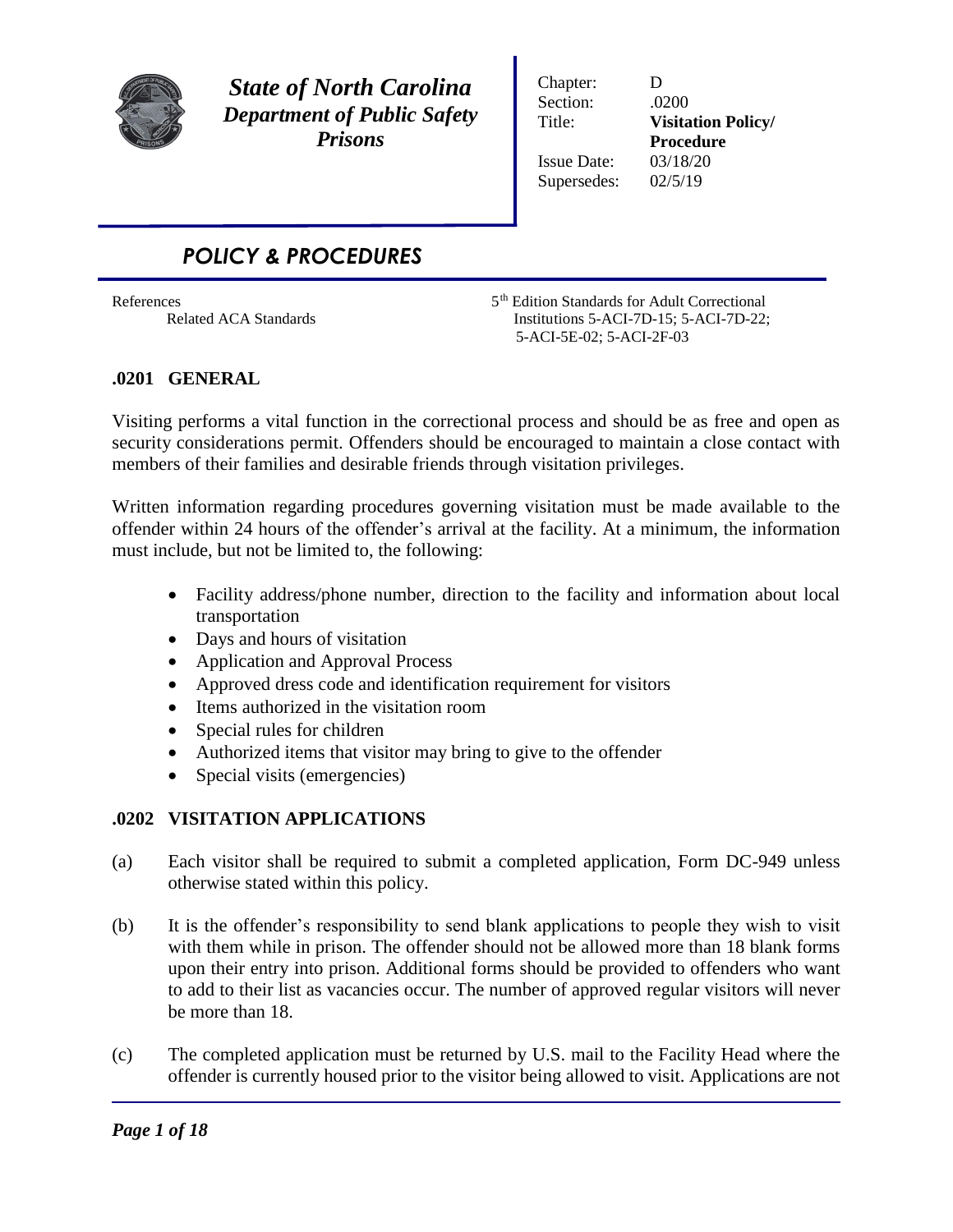to be sent directly to the offender. Visitors that have not been approved will not be allowed to visit. Applications must be completed using original blank forms. Copies will not be accepted. Copies can be determined by looking at the bottom of Page 1 of the application in the section marked "DOP USE ONLY". If this section is dark and illegible, the form has been copied and will not be accepted.

- (d) Applicants must provide a copy of a current photo identification card when submitting the completed application form. Acceptable forms of identification include:
	- (1) Valid photo identification card (License or State ID);
	- (2) Valid military photo ID (Active Duty Only);
	- (3) Valid passport; or
	- (4) Matricula Consular (Mexican consular ID card)
- (e) Offenders will be allowed to have visitors added to their visiting list until the number of approved visitors reaches 18. The maximum number of 18 visitors per offender includes adults, and minors. It does not include clergy, law enforcement, consular officials, legal visitors, i.e., lawyers and paralegal assistants who are appointed by a court of law or designated by an offender to represent him/her in a matter pending or which may be pending before a court of law, human services, special visitors, etc.
- (f) Applications do not have to be resubmitted each time an offender transfers from one facility to the next. Approved visitors at the transferring facility will be automatically approved at the receiving facility. If staff at the receiving facility has knowledge of incidents or reason to suspend a visitor, they will be required to suspend that visitor in accordance with section .0209 (a) of this policy.
- (g) Regular visitors may not be approved for visiting privileges with more than one offender. However, immediate family members or those who have acted as immediate family may be approved to visit more than one offender. Immediate family members shall be interpreted for the purposes of this policy to mean grandparents, parents, spouse, children, brothers, or sisters. The term "those who have acted as immediate family" shall be interpreted to mean those who have served as parents in the absence of natural or adopted parents.
- (h) Clergy shall be required to submit a completed application, DC-949P, Visitor Application Minister/Pastoral Care. Additional information appears in section .0203 (c) of this policy.
- (i) When a visitor's address information changes, the visitor must notify the current facility in which the offender is being housed to update the change of address information in the Visitor Application System. The updated information shall include a copy of the visitor's updated driver's license and current telephone number(s).

## **.0203 VISITORS**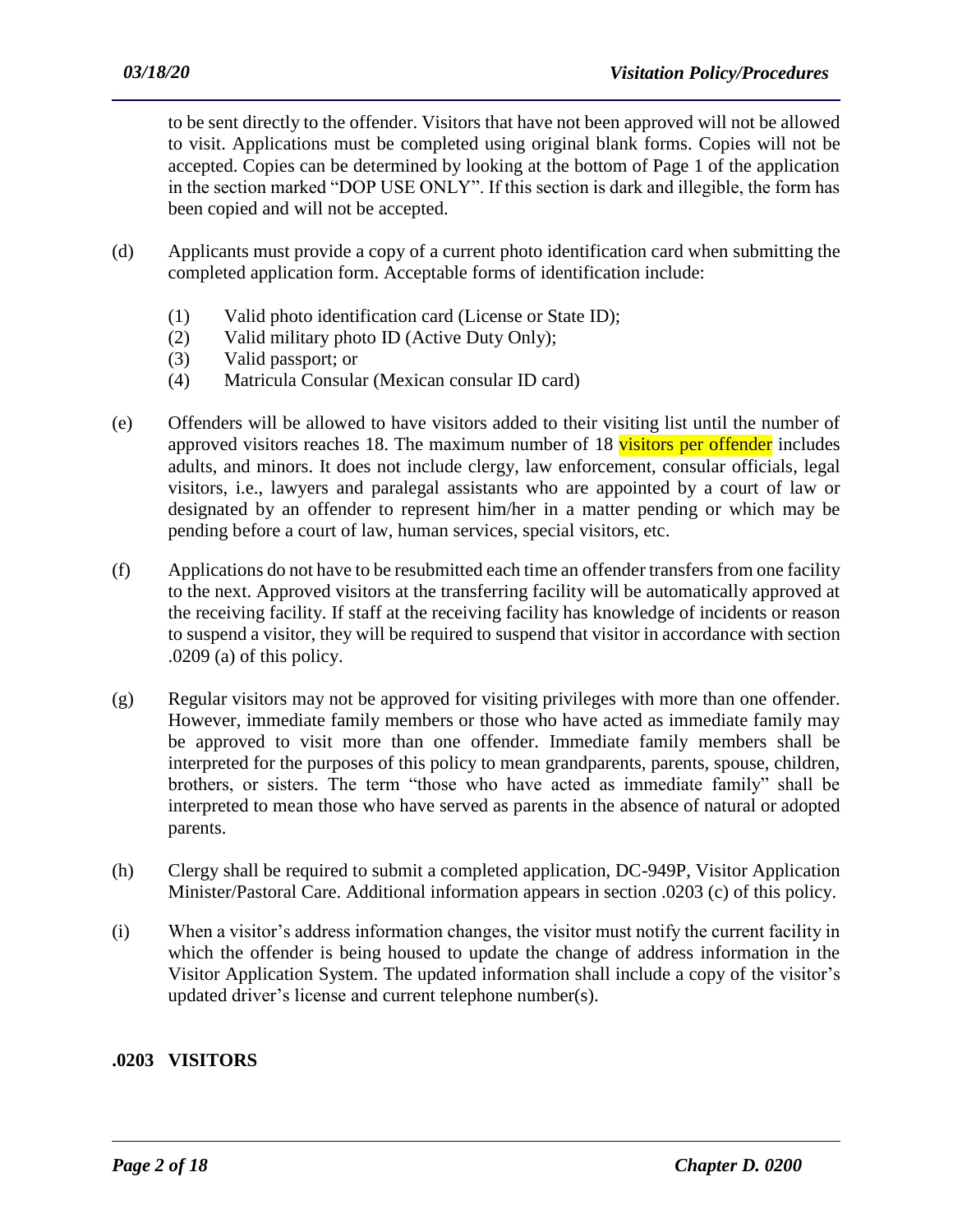- (a) **Regular.** For the purpose of this policy a regular visitor is a member of the offender's immediate or extended family, a friend, or some other person having a meaningful relationship with an offender.
- (b) **Legal.** Attorneys and their paralegal assistants who are appointed by a court of law or designated by an offender to represent him/her in a matter pending, or one which may become pending, before a court of law will be allowed entrance to prison facilities at any reasonable hour. Prior to the visit, the attorney involved must send a letter to the Facility Head on law firm letterhead indicating that his/her purpose complies with this rule. The letter must include the name and title of the proposed visitor and that person's driver's license number. The attorney or paralegal assistant must present that same license as identification upon arrival at the facility. The attorney or paralegal assistant is to be admitted to discuss pending legal proceedings only. He/she may visit only the offender or offenders designated in the letter. Solicitation attempts will not be tolerated. When an attorney or his/her legal assistant's previous behavior indicates that he/she seeks entry for disruptive purposes, visitation privileges will be denied.

The attorney or paralegal assistant's name, work information, and driver's license is to be entered into the OPUS system upon the first request to visit. The first visit, and all subsequent visits, will be logged in OPUS as those visits occur. Legal visitors will not be counted in the 18 approved visitors and are allowed to visit with more than one offender for legal proceedings only.

Any attorney, or law school professor, supervising legal interns, that seek permission for their legal intern to access a Prisons facility shall ensure the following conditions are met before the legal intern will be allowed to enter. Prior to the visit, the supervising attorney shall provide a letter to the Facility Head indicating that his/her proposed visit complies with this rule associated with the Legal visitor policy, as outlined in section .0203 (b) of this policy.

This letter must also include: a signed statement, Attachment 1, accepting professional responsibility for the acts of each intern seeking entry and a copy of the intern's current photo identification card. If approved, the legal intern is to be admitted to discuss pending legal proceedings only and may visit only the offender, or offenders, designated in the letter sent to the Facility Head. Upon entry, the legal intern will need to produce the same photo identification card that was copied and included in the letter to the Facility Head.

Prior to the visit, legal interns will need to review the governing visitation policy, as their compliance with this policy will be required at all times during the visit. The Facility Head may prohibit a legal intern from visiting or corresponding with an offender if the operational or security needs of the facility require.

**Clergy.** Clergy and other personal spiritual advisors of approved religious groups may be admitted at the request of an offender. It must be recognized, however, that no minister has a vested right to visit any offender in prison. Accordingly, clergy may be excluded for legitimate security reasons pertaining to regular visitors. Clergy will be required to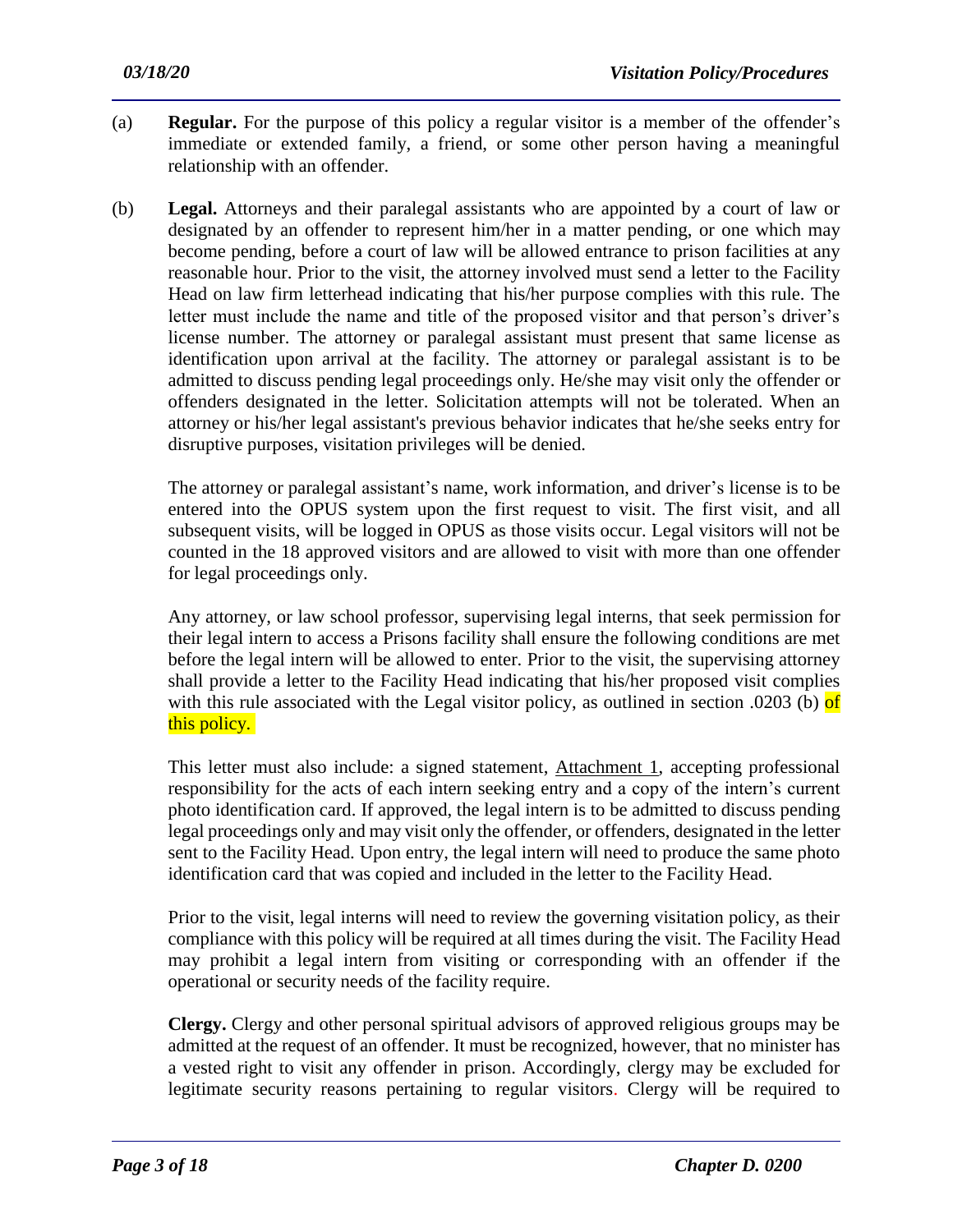complete a DC-949P application and submit it for approval. Clergy will be not counted in the 18 approved visitors.

The offender must request a blank DC-949P from the facility clergy staff or designee. Copies of the form will not be accepted. Clergy or spiritual advisor of record in OPUS must be of the same faith tradition, if not the application will not be approved. Clergy and spiritual advisors will not be allowed to visit until the application is approved. Clergy and spiritual advisors must have PREA training. Completed applications must be returned to the Facility Head where the offender is currently housed.

Division chaplains or a designee will be responsible for entering the DC-949P application into the OPUS VTS system. They will also be responsible for validating credentials prior to the application being approved by the Facility Head or designee.

Prisons recognizes the important role that the clergy has on an offender's rehabilitation. When a clergy visit is scheduled, the facility should allow the visit to be conducted in a private setting if possible. The clergy visit should not be counted as the standard one visit per week that offenders are allowed. Clergy may be approved to visit on more than one offender's visitation list; however, they will not be able to visit with more than one offender at a time. Each offender may have only one approved clergy visitor on his/her list at a time.

- (c) **Local and State Family Services or Juvenile Court Services.** Employees of local and state family services or juvenile court services including foster parents and group home leaders will be allowed to bring approved children to visit offenders and must supervise the visit at all times. These employees will be required to submit a request on office letterhead indicating that his/her purpose complies with this rule. The letter must include the name, work information and title of the proposed visitor and that person's driver's license number. The employee must present that same license as identification upon arrival at the facility. This employee will only be required to complete this application upon initial application even though that employee may bring different children to visit. An application will be required for the minor children that the family or court services employee is bringing to visit. The minor child(ren) will count as part of the 18 approved visitors, however; the family or court services employee will not.
- (d) **Law Enforcement and Other Government Officials.** These individuals have a need in the normal course of their responsibilities to meet with and interview offenders. Under normal circumstances, these officers and officials should provide 24 hours' notice prior to the visit. They will not be required to complete at DC-949 Visitor Application, however, the staff member scheduling the visit should obtain the following information and record it in the VT02 Visitation Application screen in OPUS.

- (1) Name(s) of officer/official
- (2) Official employee identification number
- (3) Date and time of the visit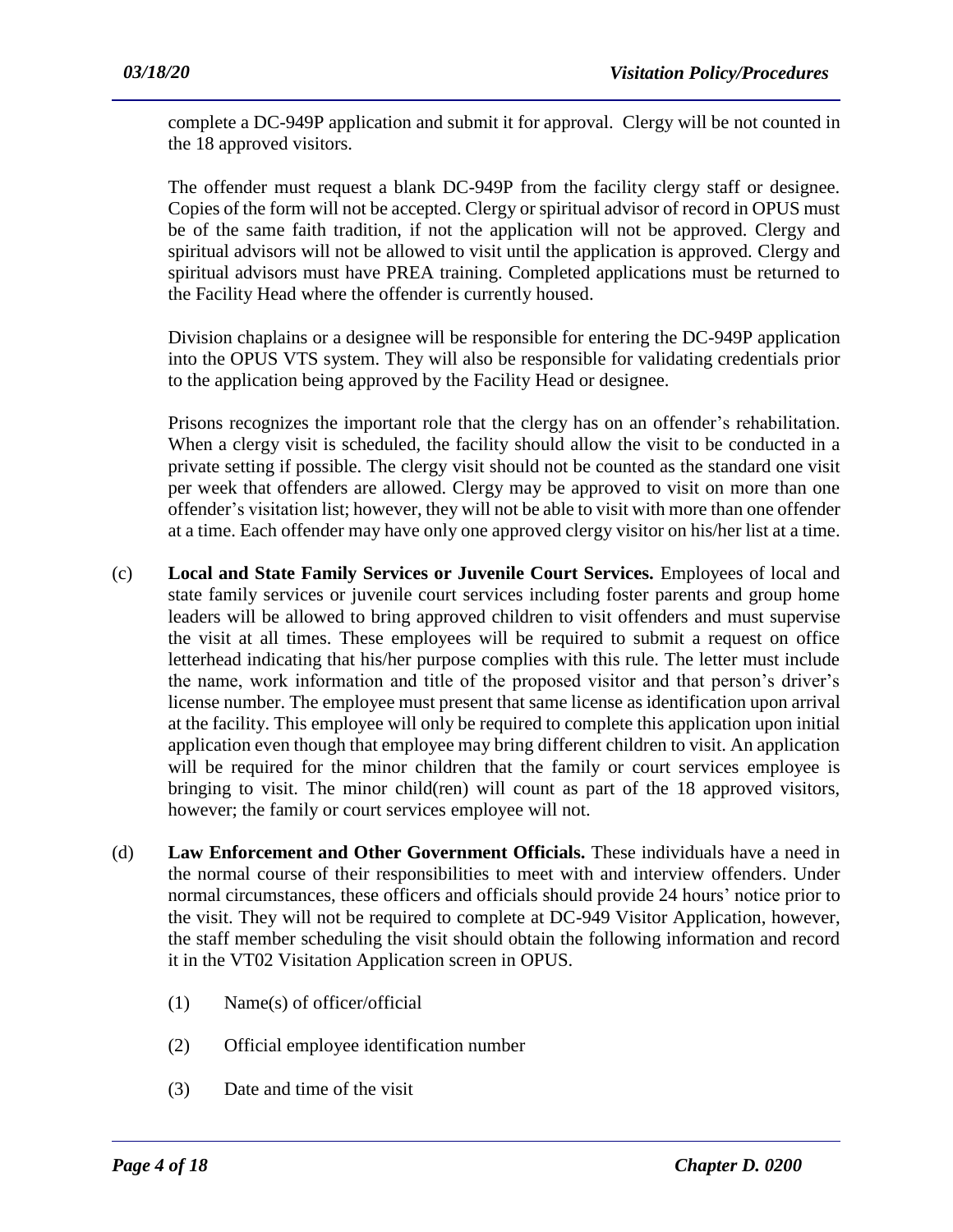- (4) Agency name
- (5) Work address and phone number
- (6) Offender to be interviewed

If 24 hours' notice is not provided, facility staff should attempt to accommodate the request and should record the above noted information when the official calls or upon the arrival of the official.

All law enforcement officers and governmental officials must provide their agency/government photo identification card/badge before entering the facility. The numeric identifier required for the OPUS visitation database will be the agent/employee identification number found on the identification card. If the identification card does not have a number displayed on the card then the agent/employee will provide their official employee identification number in writing with their signature on any document (business card, agency letter, etc.) so that the facility may maintain this on file. If the officer/official does not have the agency/government photo identification card, then they can present another form of photo ID such as a driver's license along with their badge and the official employee ID number.

The visit and all subsequent visits will be logged in OPUS as those visits occur. Law Enforcement visitors will not be counted as part of the 18 approved visitors and are allowed to visit with more than one offender.

- (e) **Consular Officials.** Consular officials may visit with Foreign National offenders. Consular officials will sign in for a visit and present their U.S. State Department issued consular or diplomatic officer identification card. The authenticity of these cards or the identity and status of the official can be verified by calling the State Department's office or Protocol telephone number. Consular officials are exempt from completing a DC-949 Visitor Application form so long as their status can be confirmed by identification. Additional guidelines for visitation by consular officials are detailed in policy C.0700 (Consular Notification and Access).
- (f) **Special Visitors.** Other special visitors may be admitted at the request of the offender for personal reasons if admission would not be contrary to the security considerations pertaining to regular visitors. Occasional visits may be allowed to protect the offender's financial resources. Offenders, however, will not be allowed to use visitation privileges to actively engage in a business enterprise.

Special procedures are required for certain categories of special visitors. The following procedures should be followed if each of these conditions applies:

(1) The visitor is not on the offender's approved visitor's list as a personal visitor;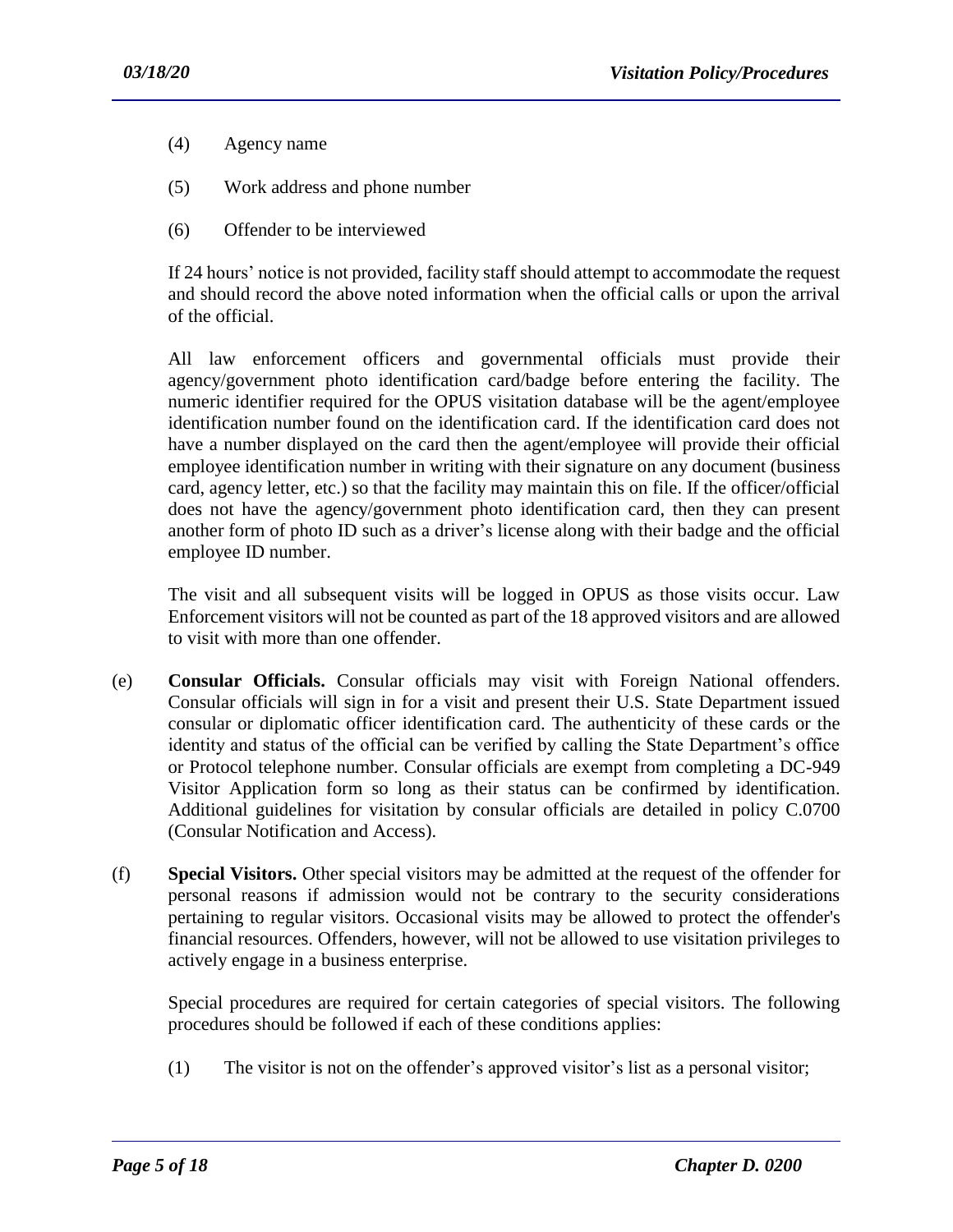- (2) The visitor is not the offender's attorney or the attorney's paralegal assistant;
- (3) The visitor is not clergy or a personal spiritual advisor.

Examples of special visitors may include, but are not limited to, an attorney who does not represent the offender visited, the Department of Social Services, and representatives of various criminal justice consulting organizations.

To be approved for a special visit under this provision, the visitor must communicate directly with the offender he/she wishes to visit prior to the visit. The offender must then make a written request to allow the special visit. If the offender requests the special visit, facility staff will arrange the special visit unless admission of the special visitor would be contrary to the security considerations that pertain to regular visitors. These procedures are designed to ensure that a special visitor communicates with the offender he/she wants to visit, and the offender has agreed to the visit.

Once approved to visit, the visitor will provide name, work information and title of the proposed visitor and his or her driver license number. The visitor must present that same driver license as identification upon arrival at the facility. This information will be entered onto the offender's OPUS visiting file but will not be counted as one of the offenders approved 18 visitors.

- (g) **News Media.** Request for visitation by news media should be referred to Prisons' Public Relation Policy D .0505.
- (h) **Other.** Any time that a legal, law enforcement, clergy or special visitor wishes to visit with an offender as a regular visitor, the DC-949 and additional rules and requirements for regular visitors will be in effect. The facility must update the visitor type code on the VT02, Visitation Application screen, to show the appropriate visitor type status. An example is an attorney whose is visiting with an offender to provide legal services. Later the attorney has a family member incarcerated for which the attorney would like to have a regular visit. The attorney's visitor type would change from legal to legal/regular and a DC-949 application would be on file with the attorney's personal information. The attorney would be counted as part of the relative offender's 18 visitors but would not be counted for the offender who is receiving legal services.

## **.0204 VISITORS WHO ARE VICTIMS OF THE OFFENDER**

(a) Victim Issues. In cases where a victim of the offender wishes to visit, the completed application shall be electronically routed to the facility's Victim Information Coordinator prior to routing to the approving authority. An investigation and comments on OPUS by the VIC are required prior to approval. The VIC shall make contact with the victim to assess the following: relationship between the offender and victim, history of violence, any coercion of the victim by the offender especially in cases of domestic violence and sexual assault. This information and the VIC's recommendation shall then be forwarded to the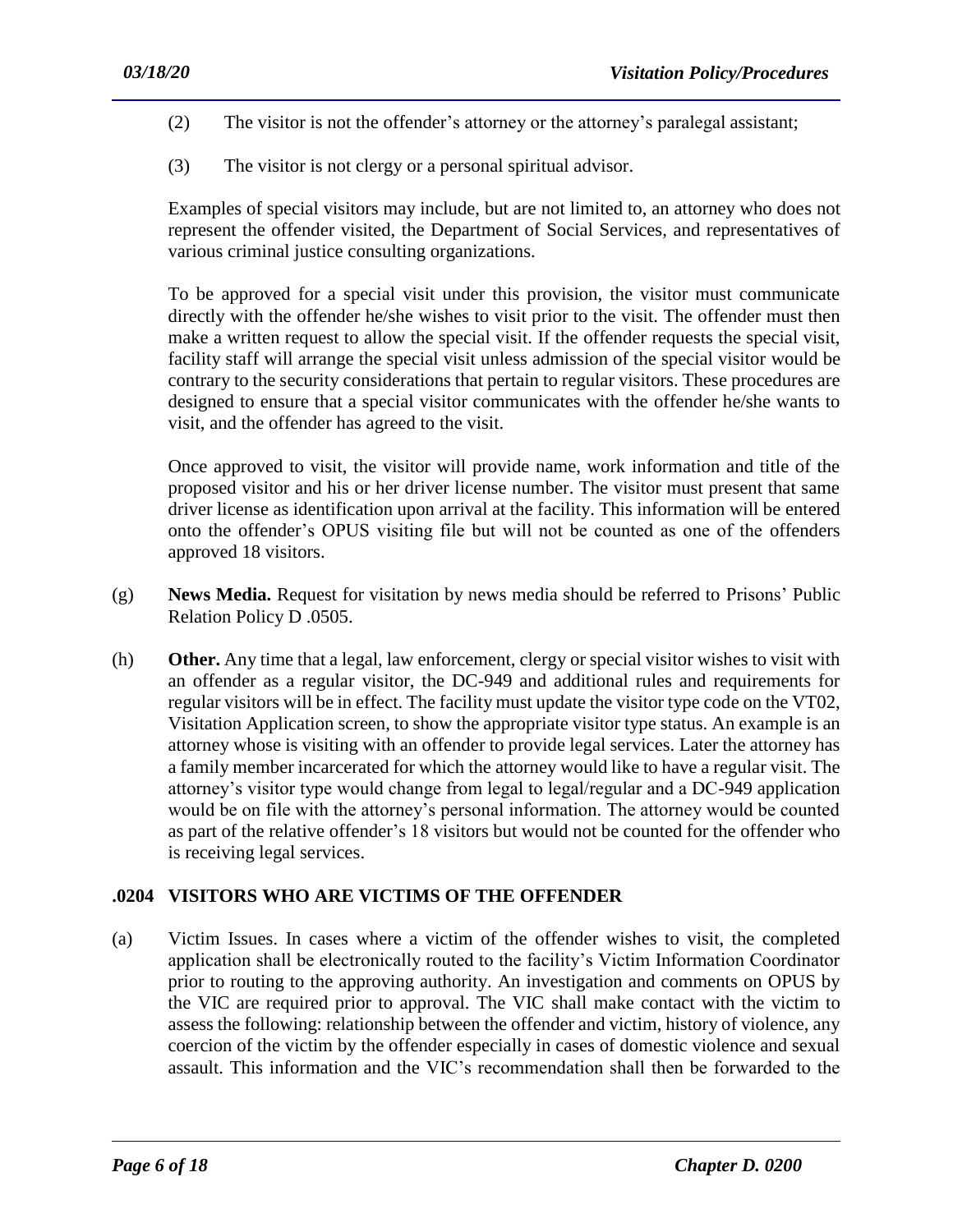Facility Head for final decision. Visitation decisions involving adult crime victims shall be made on a case-by-case basis at the discretion of the Facility Head.

- (b) Prison facilities will not knowingly allow minors (age 17 and below) that are crime victims of an offender to visit with the offender. Exceptions must be approved at the discretion of the Facility Head in consultation with the Department of Social Services in the county in which the victim resides. Documentation of these cases should be entered into OPUS on the appropriate screens by the facility VIC.
- (c) Upon a facility's request, the Office of Victim Services shall serve as a resource for assistance in screening victim visitation cases and providing a recommendation.

#### **.0205 PARTNERS IN CRIME, EX-OFFENDERS & PROBATIONER/PAROLEES**

- (a) Partners in crime and co-defendants will not be allowed to visit in any facility. Exceptions may be made by the Facility Head for immediate family members as defined in section .0202 (f) of this policy.
- (b) Former offenders must be released for 12 months prior to being approved to visit any facility. Exceptions may be made by the Facility Head for immediate family members. A former offender, no matter how long ago he/she was incarcerated should answer yes to the "offender location" question on page two of the application for visiting privileges. Failure to do so will be considered an incomplete application and visitation will not be approved until such information is provided by the applicant. Incorrect answering to the question could be considered falsification of information and visitation disapproved.
- (c) Visitors who are on probation, parole, or supervised release will not be approved to visit until 6 months after such supervision is completed. Exceptions may be made by the Facility Head for immediate family members. Current or former probation/paroles, no matter how long ago he/she was released from supervision should answer yes to the "probation/parole/supervision question on page two of the application for visiting privileges. Failure to do so will be considered an incomplete application and visitation will not be approved until such information is provided by the applicant. Answering this question incorrectly could be considered falsification of information and result in the visitation being disapproved.

#### **.0206 EX-EMPLOYEE VISITATION**

- (a) Ex-employees will not be allowed visitation privileges at any prison facility if they were dismissed or resigned under circumstances to include:
	- (1) Engaging in undue familiarity with offenders;
	- (2) Writing or discussing his or her personal affairs with an offender;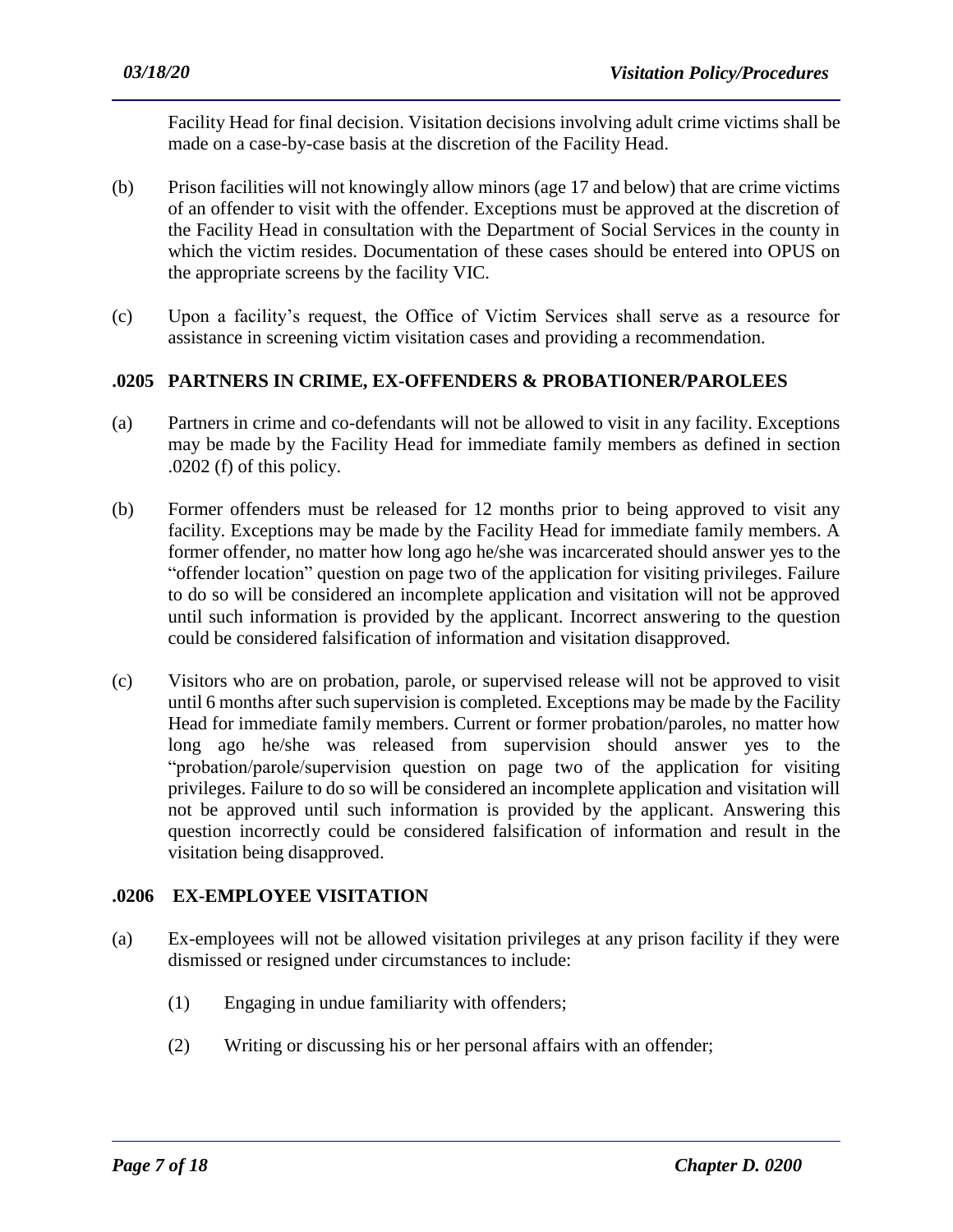- (3) Borrowing anything from or lending anything to, or accepting gifts or personal services from, or bartering or trading with any offender to include cards, letters, and telephone calls;
- (4) Bringing drugs or contraband into a facility;
- (5) Using their knowledge of the prison system to circumvent policy;
- (6) Other acts of misconduct or personal behavior that undermines security or corrective treatment.
- (b) Suspension of visiting privileges for ex-employees who are dismissed or resign under circumstances described in (a) above, will be considered a permanent suspension of privileges. The normal appeal process described in this policy in section D .0209 (b) will apply.
- (c) Ex-employees who resign under normal circumstances other than those described in (a) above, will not be allowed visitation privileges at the facility where they were employed and will not be allowed visitation privileges at any facility within six months of their resignation/dismissal date.
- (d) These guidelines are not intended to restrict visiting privileges of employees or exemployees who may have an immediate family member or personal friend in prison and whose relationship clearly developed outside the scope of employment.
- (e) An ex-employee that was visiting prior to the Commissioner of Prisons 07/01/00 memorandum regarding ex-employee visitation may continue to visit subject to standard policy D .0200. Any subsequent violation of visiting guidelines by these ex-employees may be grounds for a permanent suspension of visitation privileges and should be determined on a case by case basis.
- (f) Documentation of these cases should be entered into OPUS on the appropriate screens.

## **.0207 APPROVALS**

- (a) Approval of the Application. The information from the completed visitor application DC-949/949P shall be entered into the OPUS system (VT02). Once this information has been entered into OPUS, the application will be electronically routed to the Facility Head or designee for approval or disapproval. All applications should be reviewed, and questionable visitors investigated prior to approval. The applications will be filed in the offender's field jacket after being entered in OPUS.
- (b) Applicants that provide incomplete information will not be considered for visitation until the incomplete information is provided and application approved.

#### **.0208 DISAPPROVALS**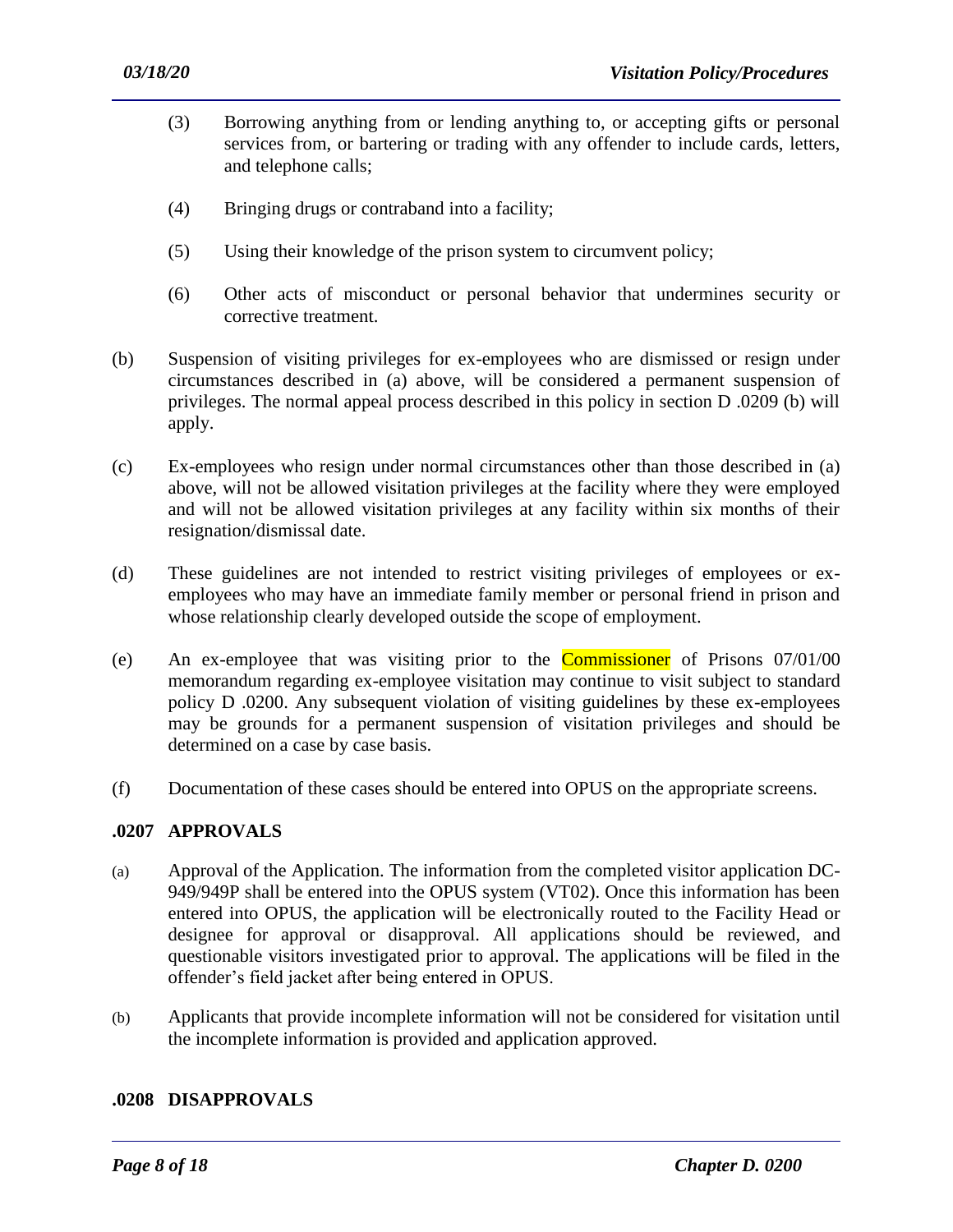- (a) The facility has a right to disapprove any application based on reasonable grounds. Comments explaining the disapproval must be entered in OPUS. Reasonable grounds for the disapproval of an application include, but are not limited to, the following:
	- (1) The visitor provided false information on their application.
	- (2) The visitor was a participant in the criminal activity for which the offender is incarcerated.
	- (3) The visitor is an ex-offender that has not been released for a minimum of 12 months.
	- (4) The visitor is on probation/parole or supervised release or has not been off probation or supervised release for a minimum of six months.
	- (5) The visitor has already been approved to visit with another offender and is not an immediate family member, clergy, special visitor, legal or law enforcement visitor.
	- (6) The visitor's presence in the prison facility would undermine security consideration or corrective treatment.
	- (7) The visitor has previously had his/her visiting privileges terminated under the old system (pre 10/1/04) indefinitely with reinstatement by the **Commissioner** of Prison or his/her designated representative.
	- (8) Prior Criminal Record. The fact that a visitor has a prior criminal record may be grounds for disapproval of the visitor's application. If visitor was a partner or codefendant in the crime with the offender, or the visitor is an ex-offender whose release has been within the last 12 months, or the visitor is on probation, parole, or supervised release. However, an exception may be granted for immediate family members. The fact that there has been no previous relationship between the offender and the visitor prior to incarceration will not, in of itself, be grounds for denial of visitation privileges. Likewise, marital status of the offender or the visitor will not be determinative. Normally, visits between offenders and the immediate family members of other offenders will not be allowed.
- (b) Disapprovals are normally made for visitors who have never been allowed to visit with the offender, however, there are grounds in which a visitor should be disapproved in OPUS after visitation has occurred.
	- (1) The offender has requested that the visitor be removed from the visitation list.
	- (2) The visitor has requested to be removed from the offender's visitation list.
- (c) Disapproved visitors may contact the Facility Head or his/her designated representative regarding the disapproval.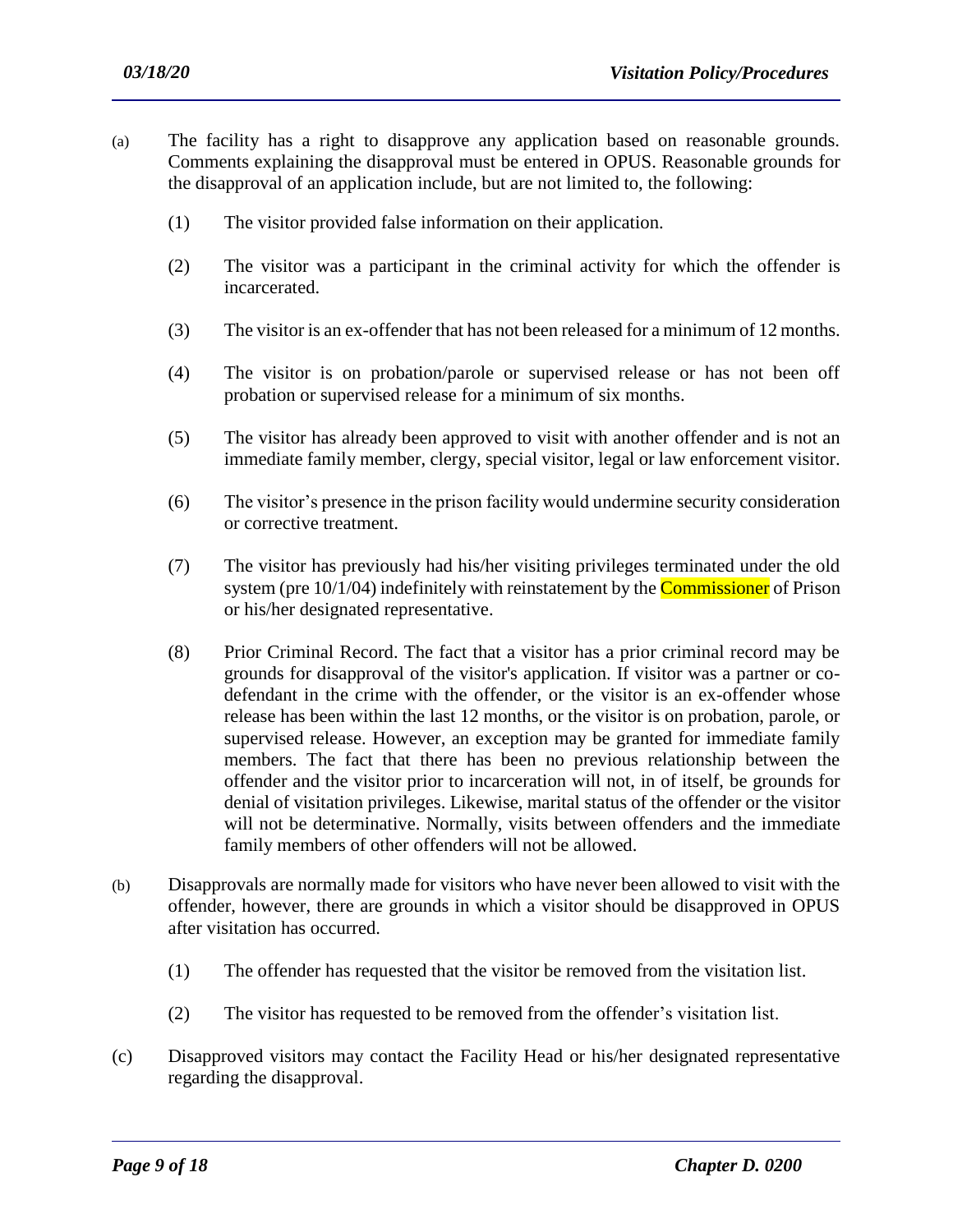#### **.0209 VISITOR SUSPENSION**

- (a) Visitors who have been originally approved and have subsequently demonstrated reasonable grounds for suspension shall be notified in writing by the Facility Head or designee that their visiting privileges have been suspended. The Facility Head or designee shall advise the visitor of the reason for the suspension of the visiting privileges and whether the visiting privileges are suspended for a designated period of time or permanently. Visiting privileges can be suspended for the following timeframes: 30 days, 60 days, 90 days, 180 days, 365 days and indefinite. Reasonable grounds for suspension include, but are not limited to, the following:
	- (1) The visitor has been disruptive during previous visits.
	- (2) The visitor has attempted to visit while under the influence of alcohol or drugs during previous occasions or has attempted to bring alcohol, drugs or other contraband into the prison facility.
	- (3) The visitor has refused to submit to a routine search or show proper identification during a prior visit.
	- (4) The visitor was a participant in the criminal activity for which the offender is incarcerated.
	- (5) The visitor's continued presence in the prison facility would undermine security considerations or corrective treatment.
	- (6) It was later discovered the visitor provided false or incomplete information on their application.
- (b) Indefinite Statewide suspension of visitation privilege is generally reserved for serious violations of Prisons policy. Examples of these types of violations may include, but are not limited to, assisting with an escape or escape attempt; smuggling or attempting to smuggle contraband, that is a threat to security, into the facility (drugs, alcohol, weapons, etc.); or participating in an act of violence towards staff, offenders, or other visitors. Visitation privilege will be indefinitely suspended for any visitor that refuses to submit to a routine search prior to or during regular visitation. The driver of a vehicle that refuses to submit to a search of their vehicle, property or person during a drug interdiction will have their visitation privilege indefinitely suspended. An ex-employee whose visitation privilege is terminated in accordance with section .0206 (b) of this policy will have their visitation privilege indefinitely suspended. Suspended visitors shall be advised that they may appeal in writing to the Facility Head of the facility housing the offender or his/her designated representative requesting restoration of visiting privileges and their justification for this action. Indefinite Statewide Suspension appeals shall be made in writing to the Commissioner of Prisons or his/her designee. The Indefinite Suspension written appeal shall contain a request for restoration of visiting privileges and a specific justification for the reinstatement. Indefinite Suspensions can be appealed on six-month intervals beginning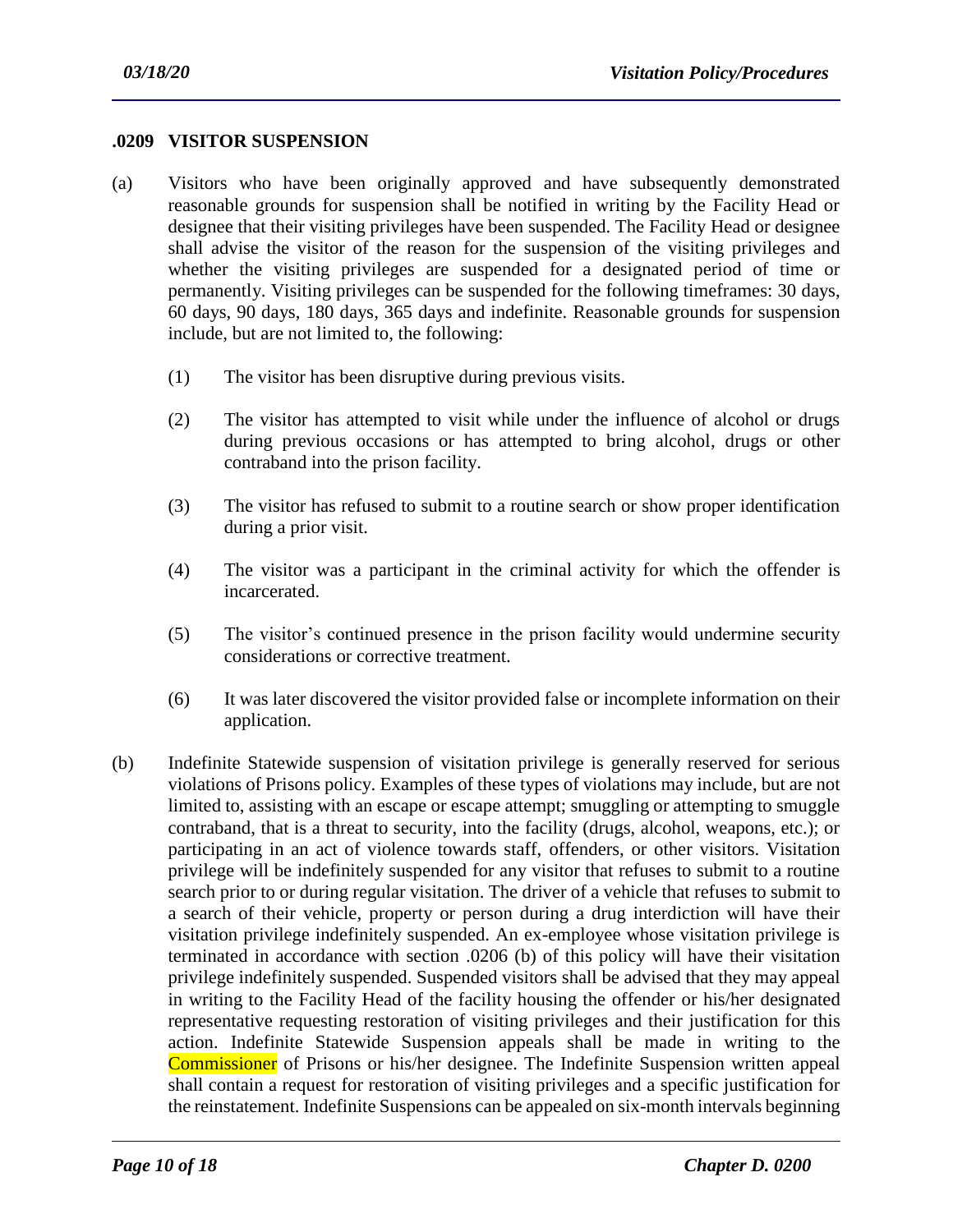from the date of the visitation suspension. Facility staff is responsible for entering all visiting suspensions into OPUS including detailed comments.

## **.2010 VISITATION LIST**

- (a) Notification to Offender A list will be provided for the offender, indicating those visitors who have been approved and/or disapproved. The basis for which a visitor may be disapproved must be reasonable.
- (b) Upon receipt of the visitor's list, each offender will be responsible for advising those visitors who have been approved and disapproved.
- (c) The offender will receive a copy of the suspension letter for those visitor's whose visitation privileges have been temporarily or permanently suspended.
- (d) Offenders will be allowed to have visitors added to their visiting list until the number of approved visitors reaches 18. At that time, changes to the visiting list or "open enrollment" will be only allowed every six months based on the offender's admission date into prison. Offenders will be allowed to add or delete visitors from their list during the month they were admitted into prison and six months later. For example, if an offender is admitted on February 20, his "open enrollment" will be February and August of each year. If an offender is admitted on November 2, that offender has "open enrollment" in November and May of each year, etc.

## **.0211 VISITS TO OFFENDERS NOT IN THE REGULAR POPULATION**

- (a) Hospitalized Offenders. No quarantined offender will be allowed visits. Other offenders determined by the prison physician to be in serious or critical condition will be allowed visits by members of their immediate families on any day of the week during hours to be specified by the Facility Head of the respective facility. The time allowed for visiting hospitalized offenders may be limited for legitimate custodial and rehabilitative purposes.
- (b) Offenders in Restrictive Housing for Administrative Purposes (RHAP). Offenders in RHAP will be allowed visiting privileges. Visiting times, frequency of visits, and the number of visits may be altered when necessary to provide security.
- (c) Offenders in Restrictive Housing for Disciplinary Purposes (RHDP). Offenders in RHDP will be allowed to have visits from attorneys and their paralegal assistants and clergy in accordance with these rules. Personal visitation privileges may be limited consistent with security requirements.
- (d) Restrictive Housing for Control Purposes Offenders (RHCP. Offenders in RHCP, with the exception of Protective Control, will generally be restricted to non-contact visitation. This includes offenders on RHDP and RHAP. This is in accordance with Prisons policy C.1215 (Conditions of Confinement) and section .0212 (b) (1) of this policy. Visiting times, frequency of visits, duration of visits and the number of visits may be altered, at the discretion of the Facility Head, based on security and/or operational considerations.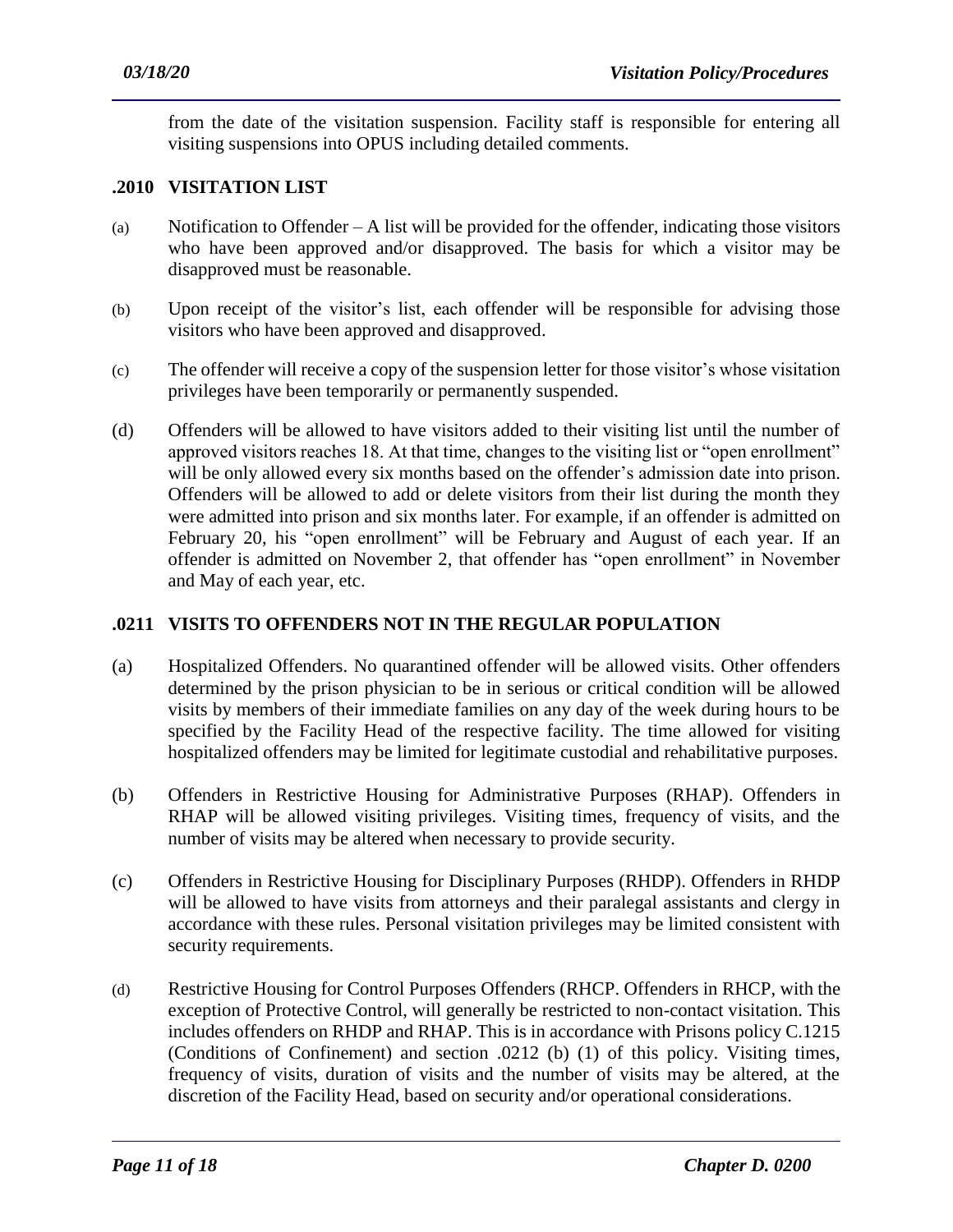(e) For offenders in Restrictive Housing for Control Purposes due to being found guilty of an assault on staff resulting in physical injury, personal visitation privileges will be suspended for a minimum of 12 months, with the possibility of a 24-month suspension. The Commissioner of Prisons or designee will review at 12 months to determine if visitation restrictions will be lifted. Once visitation privileges are restored, only non-contact visits will be allowed for the remainder of the offender's period of incarceration.

#### **.0212 NON-CONTACT VISITATION**

- (a) Definition- Non-contact visitation is a security measure, which prohibits physical contact between an offender and his/her visitor(s).
- (b) There are two authorized categories of Non-Contact Visitation within the Prisons. These categories are:
	- (1) Non-Contact Visitation for special management populations. -- Special management populations at institutions may, based on security considerations, be restricted to non-contact visitation. Restriction of any special management population to non-contact visitation must be approved by the **Commissioner** of Prisons.
	- (2) Non-contact visitation for individual offenders based on behavior detrimental to the security of the institution. --- Non-Contact Visitation is not imposed as punishment for misconduct but is rather a security measure designated for offenders in response to behavior that constitutes a threat to the security of the institution. Non-contact visitation is designed to deter the entry of contraband into the facility and is authorized, at facilities capable of supervising non-contact visitation, for offenders that have been convicted of disciplinary offenses that are drug/alcohol related or for refusal to submit to drug/alcohol tests. Individual offenders may also be restricted to non-contact visitation for convictions of other serious acts of misconduct that occur during visitation including, but not limited to, participating in a sex act with a visitor or assaulting a visitor.
- (c) At the discretion of the Facility Head non-contact visiting may be designated for individual offenders that have demonstrated behavior detrimental to the security of the institution for a period of up to six months. The offender shall be notified of the restriction in writing and told that this initial restriction carries no right of appeal. At the end of the initial period of restriction, the Facility Head shall review the individual case and determine whether the restriction can be lifted or whether it is to be continued. The offender will receive written notification of the decision. Any continuance of the restriction shall be for a period of up to a maximum of six months and reviews shall continue at those intervals until the restriction is lifted. Offenders have a right to appeal a decision to continue the non-contact visitation restriction beyond the initial six-month period of restriction. Whenever the restriction is continued beyond the initial period of restriction and at each subsequent review, the offender will be notified in writing that he/she may appeal in writing to the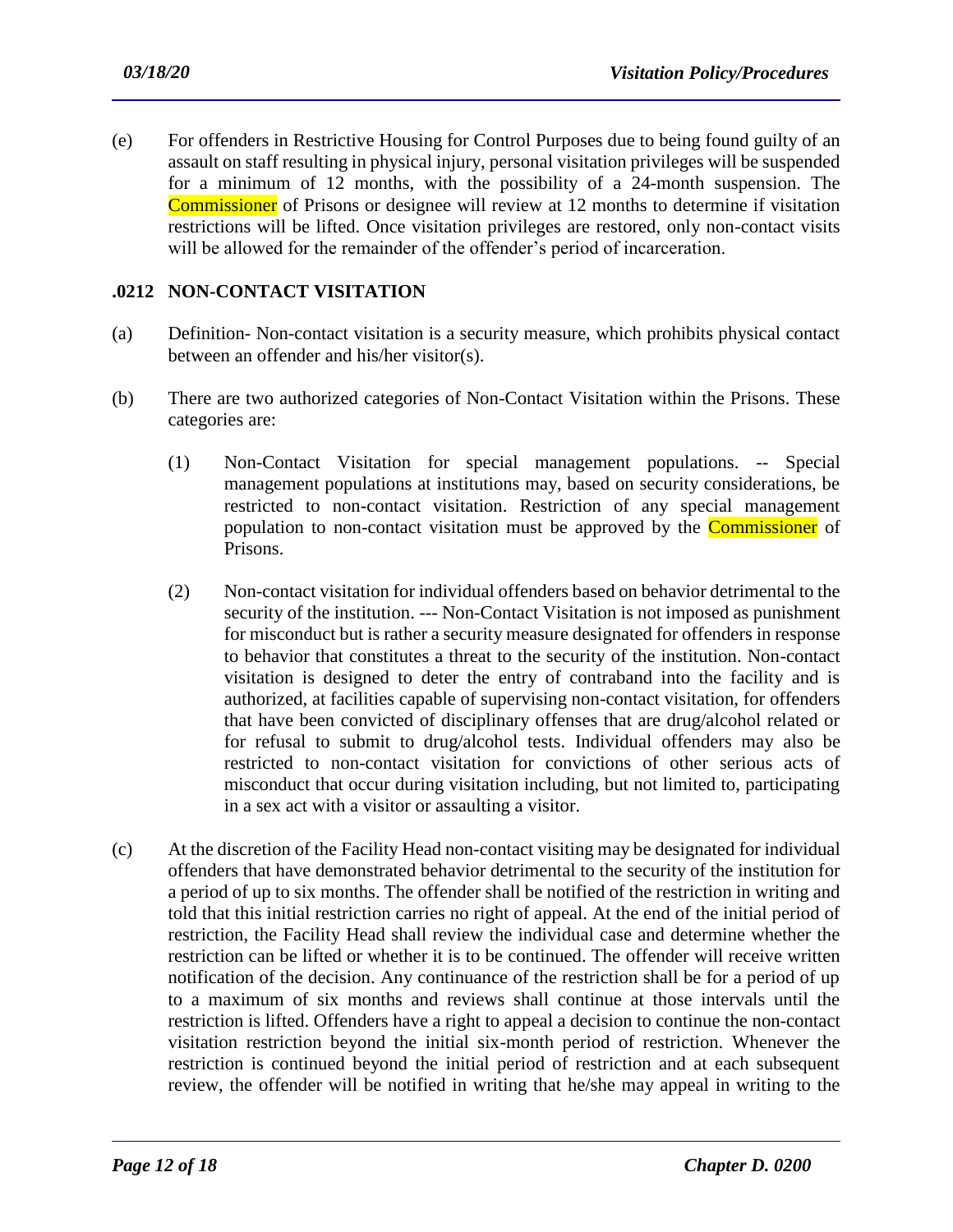Commissioner of Prisons or his/her designated representative requesting restoration of contact visitation privileges or justification for the continuance.

## **.0213 SECURITY RISK GROUP VISITATION**

- (a) Offenders validated as either security risk group members or security risk individuals level two will be allowed contact visits with approved immediate family members.
- (b) Offenders validated as either security risk group members or security risk individuals' level three will be allowed non-contact visits with approved immediate family members as defined in section .0212 (b) of this policy.
- (c) Visitors who are not immediate family members shall be notified in writing by the Facility Head or designee that their visiting privileges will not be approved or have been terminated based on the offender's security risk level. The visitor shall reapply after the offender is no longer in a security risk level two or three.
- (d) These Security Risk Group procedures are detailed in the Prisons Security Manual .1706 (e) (10) (11).
- (e) Offenders that complete Phase I of the Rehabilitative Diversion Units (RDU) program, he/she may apply for two (2) non-immediate family members to be added to their visitation list. This privilege will be afforded to SRG offenders regardless of their level. The additional visitors are not to exceed the maximum limit of eighteen (18) visitors per offender. Once the visitors are approved, the visits can begin in Phase 2 of the program. If the offender commits a Class A offense, the privilege will be revoked and will not be reinstated. Offenders who successfully complete Phase 3 of the RDU program are eligible to have contact visits with person(s) on their approved visitation list. This privilege will be afforded to SRG offenders regardless of their level. Revocation of this privilege will occur if the offender commits a Class A offense, is readmitted to the RDU program, or placed in Restrictive Housing status for approved purposes. This privilege will not be reinstated once it is revoked.

#### **.0214 RULES FOR VISITING**

- (a) Identification and Search. All visitors must be properly identified utilizing the identification included with the application. The ID number will be part of the OPUS report utilized during visiting and available to staff assigned to registration. Attorneys, clergy, law enforcement, consular officials, and other special visitors may be required to show professional credentials as well as personal identification. All necessary precautions shall be taken to ensure that no contraband is carried into prison facilities. Visitors, 16 years of age and older, will be subjected to routine searches in accordance with departmental policy and procedure on Prison Entrance and Exit (F.3300).
- (b) Visiting Hours, Number of Visitors, Age of Visitors, Frequency and Duration of Visits. Normally, offenders will be allowed no more than one visiting session per week not to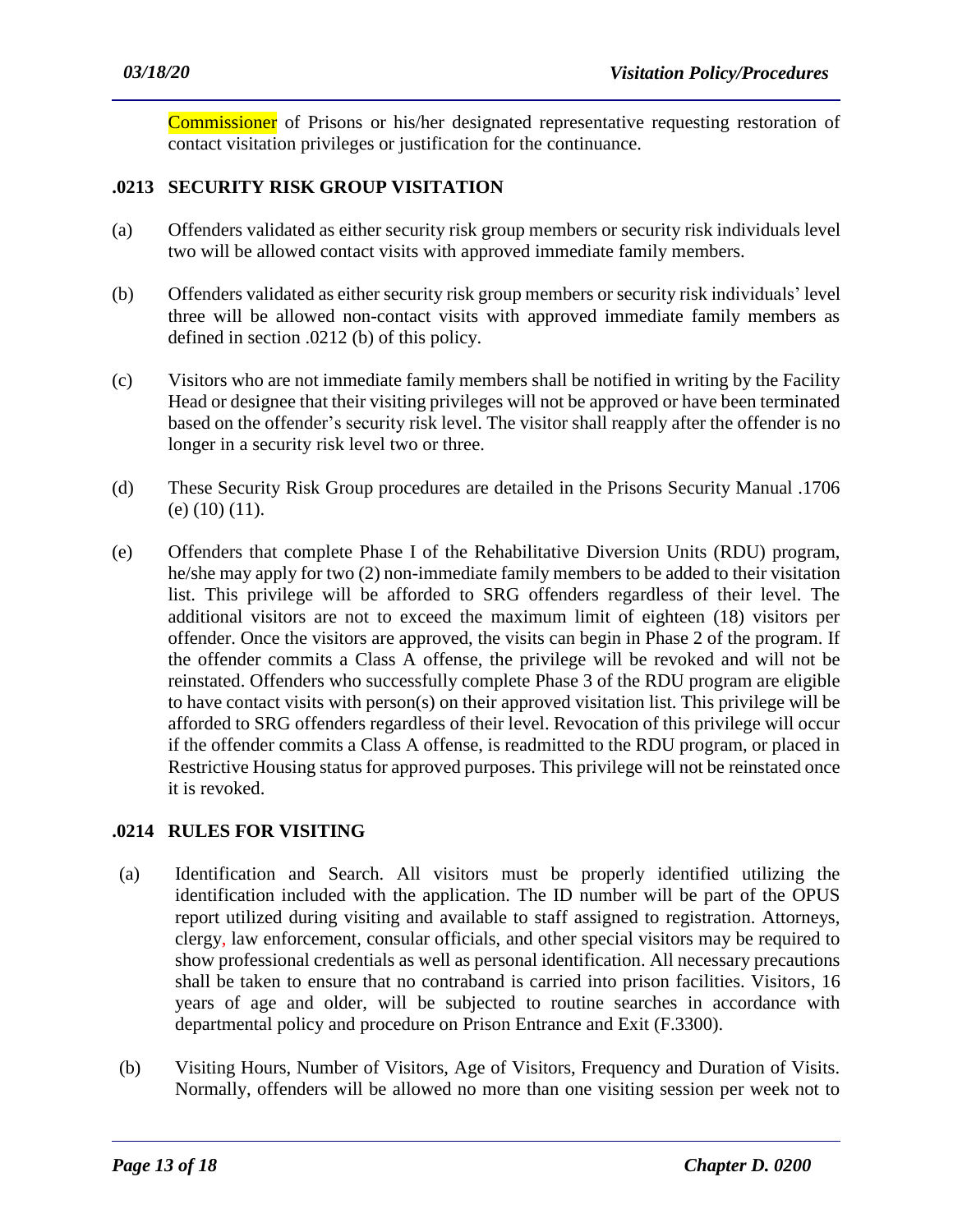exceed two hours. Normally, the maximum number of visitors per offender per visiting session will not exceed three approved visitors. Children (minors) under 18 years of age may be allowed to accompany the adults provided the adults and minors are on the approved visitor list and the minors remain under the immediate supervision of the adults during the visit. Facility Heads have the discretion, based on operational issues and space considerations, to modify the number of visitors that are allowed to visit at any one time. In these instances, the decision as to whether or not additional visitors are allowed to swap in and out of visitation will be at the discretion of the Facility Head. If the Facility Head allows visitors to swap in and out of visitation, a visitor will generally not be allowed to return to the visitation area once they have swapped out with another visitor. Whenever possible the appropriate setting should be made available for clergy, legal, and law enforcement visits. These visits should not be counted as the standard one visit per week that offenders are allowed.

- (c) Visiting hours will be established by the Facility Head and approved by the Region Director. Facilities that conduct visitation by appointment should designate at least some appointment times over the weekend period for visitors who cannot come to visitation during the week. Driving directions to the facility and public transportation accessibility information will be included in the information provided to offenders upon their admittance to the facility.
- (d) Facilities with special control requirements may develop visiting periods and other visiting procedures to establish secure operations and proper supervision of the visiting area. Visitation will not occur on holidays unless special visits are approved by the Facility Head. Regular visitation periods may be modified to meet unusual security or operational considerations or special visits. Under routine visiting circumstances, general population offender movement will not be restricted during visiting periods except from the visiting area. Offenders who pose a disruption to visitation may have their movements restricted. In the event that offender disturbances reoccur, appropriate restrictions on general offender movement may be imposed at the facility where the disturbances occur, subject to approval by the Region Director.
- (e) Food and beverages. Facility Heads at minimum-security facilities have the discretion to allow visitors to bring foodstuff and picnic baskets for visitation that is conducted in outside visiting areas. Foodstuff and picnic lunches will not be authorized at medium or close security facilities. Visitors will not be allowed to bring beverages into any visiting area at any prison. Vending machines are authorized in any visiting area at the discretion of the Facility Head.
- (f) Offender Funds. Visitors are prohibited from giving money in any form, including but not limited to, cash (including coins and currency), checks, or money orders to offenders. All deposits to the offender trust fund account shall be made through the JPAY system. All deposits to an offender's trust fund account must be received from an approved visitor only.
- (g) Visiting Areas and Supervision of Visits. The Facility Head shall choose the visiting area at each facility. The area chosen should be as comfortable and pleasant as security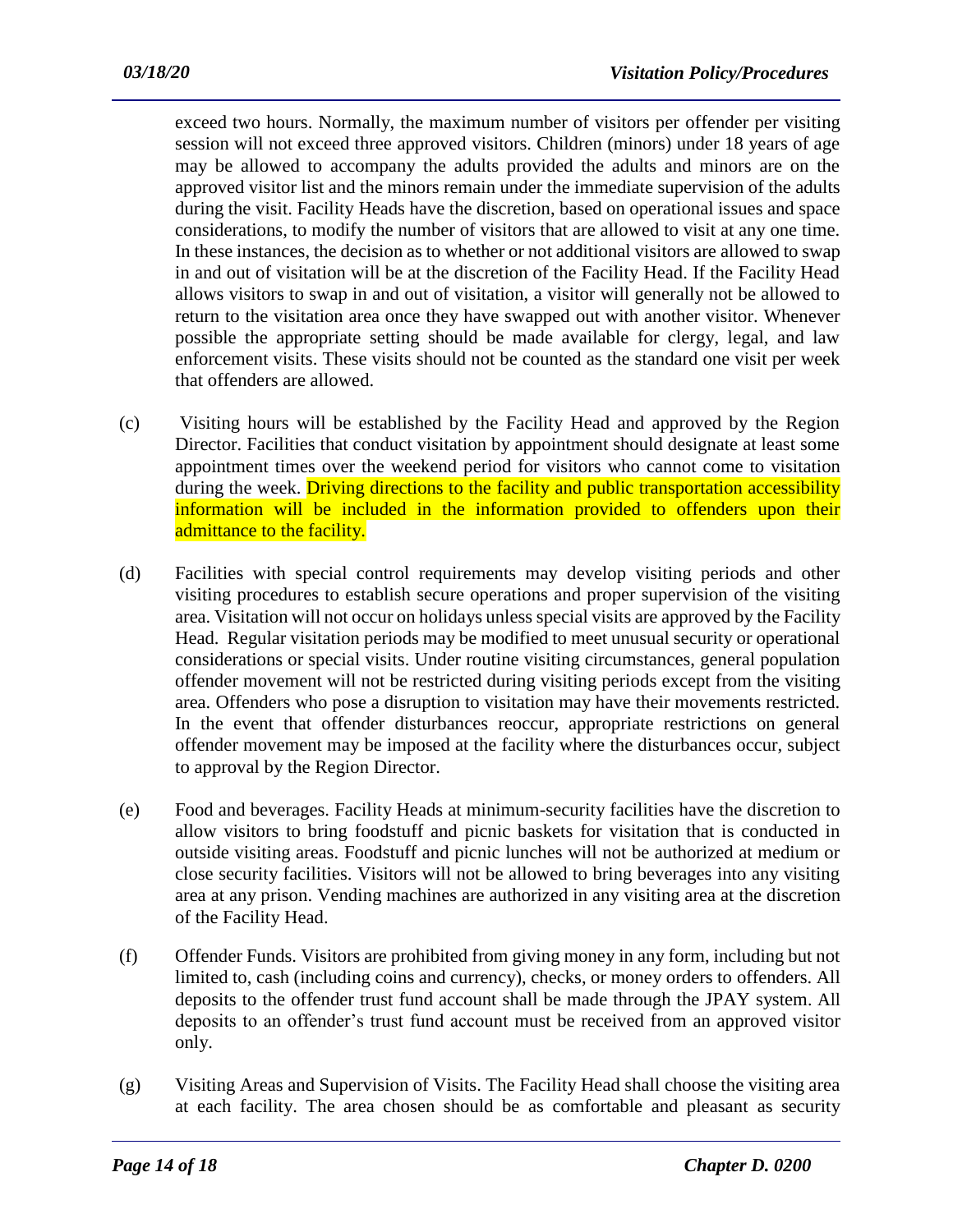requirements permit and shall be accessible according to Americans with Disabilities Act (ADA) standards. No visitor shall be discriminated against because of a disability. An officer shall be present in the visiting area at all times to supervise visits and ensure institution safety. Before and after every visiting period within the confines of a facility, a search of the room or area where the visits are held will be made to assure that no contraband has been concealed in or under any structure, equipment and furniture.

- (h) At facilities where physical contact is allowed during visitation, the contact between offender and visitor(s) is limited. Inappropriate displays of affection or sexual activity are not allowed. The offender and his/her visitors may embrace (kiss and hug) only upon arrival and departure from the visiting areas. Offender and their visitors may be allowed to "hold hands"; however, they must do so with the hands clearly visible at all times. If an offender or visitor does not follow the rules concerning physical contact, they will be warned and upon repeat occurrence the visit may be immediately terminated. The offender may face possible disciplinary action and the visitor's visitation privileges may be suspended.
- (i) Records. A record of all visits, regular and special, regardless of a visitor's status, shall be recorded in OPUS on the VT07 Screen. A visit should not occur unless there is an approved application listed in OPUS, however, if an exception is made, the visitor must first complete an application before visiting and the application and record of visit will be processed as soon as possible. Visits that were recorded prior to an approved application or recorded for visitors that are not approved will generate a procedures alert on OPUS to the facility superintendent. The visiting record screen VT07 will automatically update OPUS as to who has visited and date of that visit.
- (j) Violations of Visiting Privileges. Visits shall be conducted in a quiet, orderly manner. In the event any offender or visitor becomes unruly, emotional, or creates a disturbance, the visit may be terminated, and the participants removed from the visiting area. Any efforts to circumvent or evade these regulations may result in disciplinary action against the offender and appropriate administrative and/or legal proceeding against the visitor. (G.S. 14-258.1).

## **.0215 APPROPRIATE STANDARDS OF DRESS FOR VISITORS**

- (a) The following requirements for visitors apply at all facilities and will be strictly enforced. It will be the responsibility of the offender to communicate these standards to his/her visitors. Should staff have any question as to whether a visitor is dressed appropriately; the Officer-in-Charge should make the decision.
	- (1) Shirts and shoes are mandatory.
	- (2) Halter tops, bare midriffs, strapless tops, tube tops, body suits, underwear-type teeshirts, tank tops, sleeveless shirts or dresses that are inappropriately revealing (a sleeveless shirt or dress is considered inappropriately revealing when the female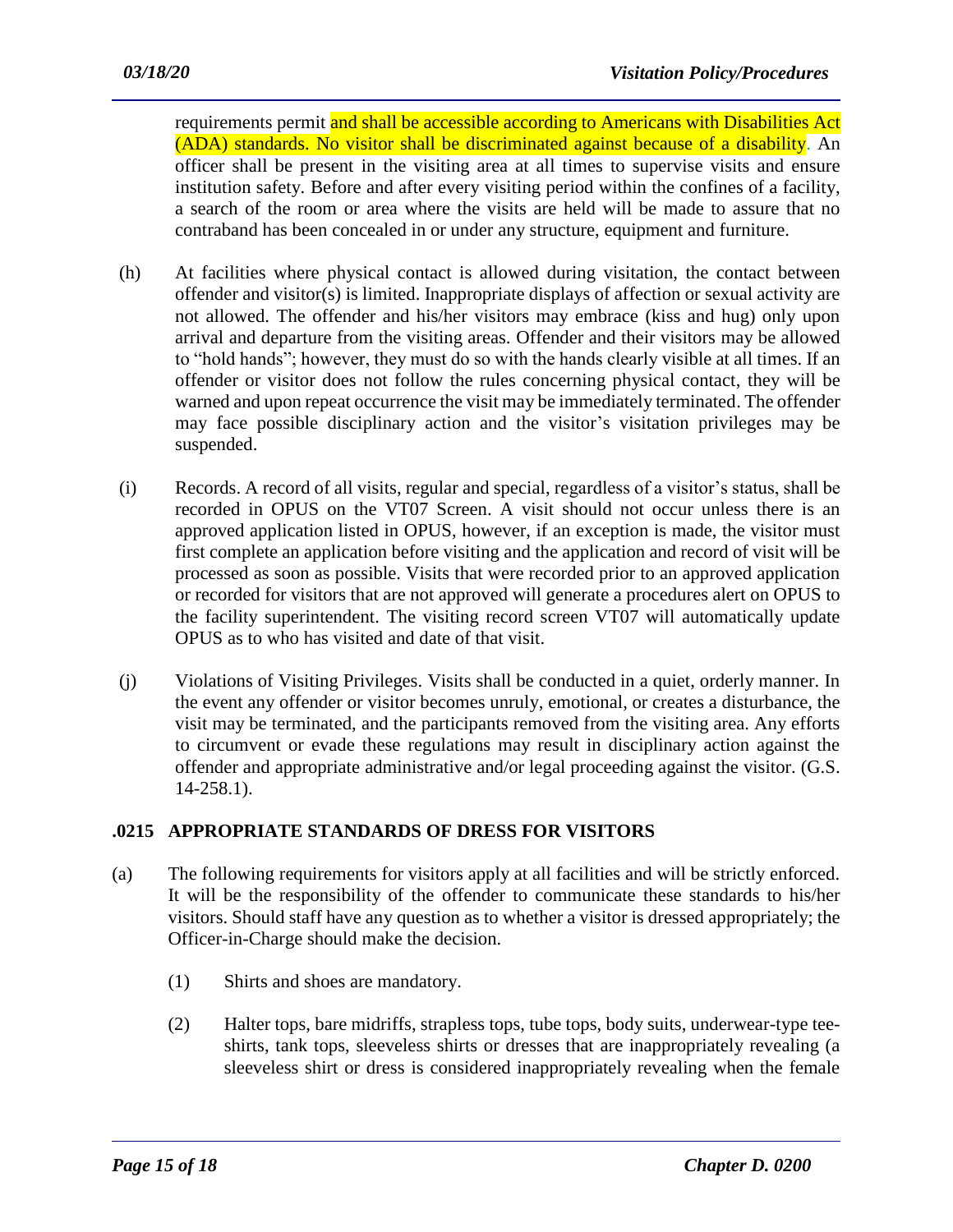breast or lingerie can be seen), fish net shirts, or any type of shirt or pants made with see-though fabric are NOT allowed to be worn by any visitor (male or female).

- (3) Visitors may wear Bermuda-length shorts provided they are not more than three (3") inches above the kneecap. Shorts for pre-teens may be shorter than three (3") inches above the kneecap.
- (4) Females may wear dresses or skirts. Dresses or skirts may not be more than three (3") inches above the kneecap. Slits in skirts and dresses may not be more than three (3") inches above the kneecap. Dresses and skirts for pre-teens may be shorter than three (3") inches above the kneecap.
- (5) Any shirt or other articles of clothing with a picture or language that may be considered profane or offensive by current public standards or DPS standards or considered SRG (gang) related will not be allowed.
- (6) Wave caps, doo rags, and bandanas are not allowed.
- (7) Slacks and pants are to be worn at or above the waist.

(8) Spandex clothing is prohibited.

 $\mathcal{L} \neq$ 

**Commissioner of Prisons** Date

 $3-18-20$ 

d.0200\_03\_18\_20.doc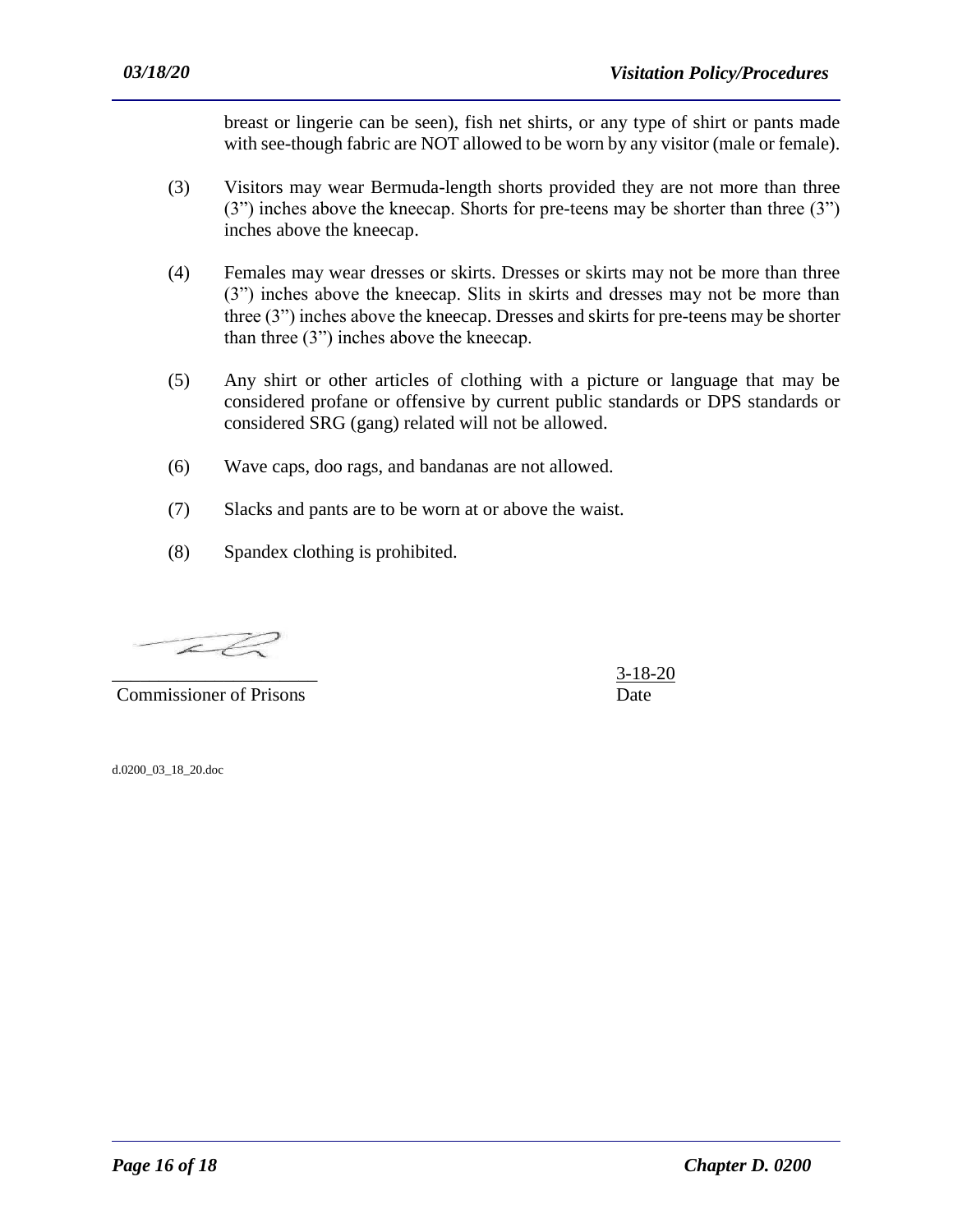## **(ATTACHMENT 1)**

## **APPLICATION TO ENTER FACILITY AS THE REPRESENTATIVE OF A LICENSED ATTORNEY**

#### STATEMENT OF THE LICENSED ATTORNEY'S REPRESENTATIVE/LEGAL INTERN

I certify that I am a legal intern acting under supervision of or as the legal representative of \_\_\_\_\_\_\_\_\_\_\_\_\_\_\_\_\_\_\_\_\_\_\_\_\_, who is a licensed member of the North Carolina State Bar in good standing or a law school staff member. I request that I be allowed to interview and/or correspond with offender  $\frac{1}{\sqrt{2}}$  who is confined at \_\_\_\_\_\_\_\_\_\_\_\_\_\_\_\_\_\_\_\_\_\_\_\_\_. I am aware of my responsibility as a representative of the below-named attorney and certify that I am able to meet this responsibility. I understand I am required to abide by the North Carolina Department of Public Safety's regulations and institution guidelines including the controlling policies related to offender visitation and facility entrance.

**\_\_\_\_\_\_\_\_\_\_\_\_\_\_\_\_\_\_\_\_\_\_\_\_\_\_\_\_\_\_\_\_\_\_\_\_\_\_\_\_\_\_\_\_\_\_\_\_\_\_\_\_\_\_\_\_\_\_\_\_\_\_\_\_\_\_\_\_\_\_\_**

**\_\_\_\_\_\_\_\_\_\_\_\_\_\_\_\_\_\_\_\_\_\_\_\_\_\_\_\_\_\_\_\_\_\_\_\_\_\_\_\_\_\_\_\_\_\_\_\_\_\_\_\_\_\_\_\_\_\_\_\_\_\_\_\_\_\_\_\_\_\_\_**

**\_\_\_\_\_\_\_\_\_\_\_\_\_\_\_\_\_\_\_\_\_\_\_\_\_\_\_\_\_\_\_\_\_\_\_\_\_\_\_\_\_\_\_\_\_\_\_\_\_\_\_\_\_\_\_\_\_\_\_\_\_\_\_\_\_\_\_\_\_\_\_**

#### **Applicant's printed name:**

| Applicant's signature: |  |
|------------------------|--|
|------------------------|--|

**Date completed:** 

## **STATEMENT OF SPONSORING ATTORNEY**

I hereby certify that I am currently a licensed member of the North Carolina State Bar in good standing or a law school staff member, and that I employ or supervise as an attorney's representative legal intern \_\_\_\_\_\_\_\_\_\_\_\_\_\_\_\_\_\_\_\_\_\_\_. I authorize \_\_\_\_\_\_\_\_\_\_\_\_\_\_\_\_\_\_\_\_\_\_\_\_ to represent me, and I request that as my representative he/she be allowed to interview and correspond with \_\_\_\_\_\_\_\_\_\_\_\_\_\_\_\_\_\_\_\_\_\_\_\_\_\_\_\_\_ who is currently confined at  $\frac{1}{\sqrt{2}}$  is aware of the responsibilities associated with his/her role as my representative and he/she is able to meet each of these responsibilities. I am familiar with the North Carolina Revised Rules of Professional Conduct regarding supervision of legal interns/representatives and I agree to adequately supervise the above named legal intern/representative in accordance with those Rules. Pursuant to 27 NCAC 01C 01C.0205(3), I assume personal professional responsibility for any work undertaken by the legal intern/representative under my supervision. I understand the legal intern/representative is required to abide by all North Carolina Department of Public Safety Division of Prisons policies and regulations.